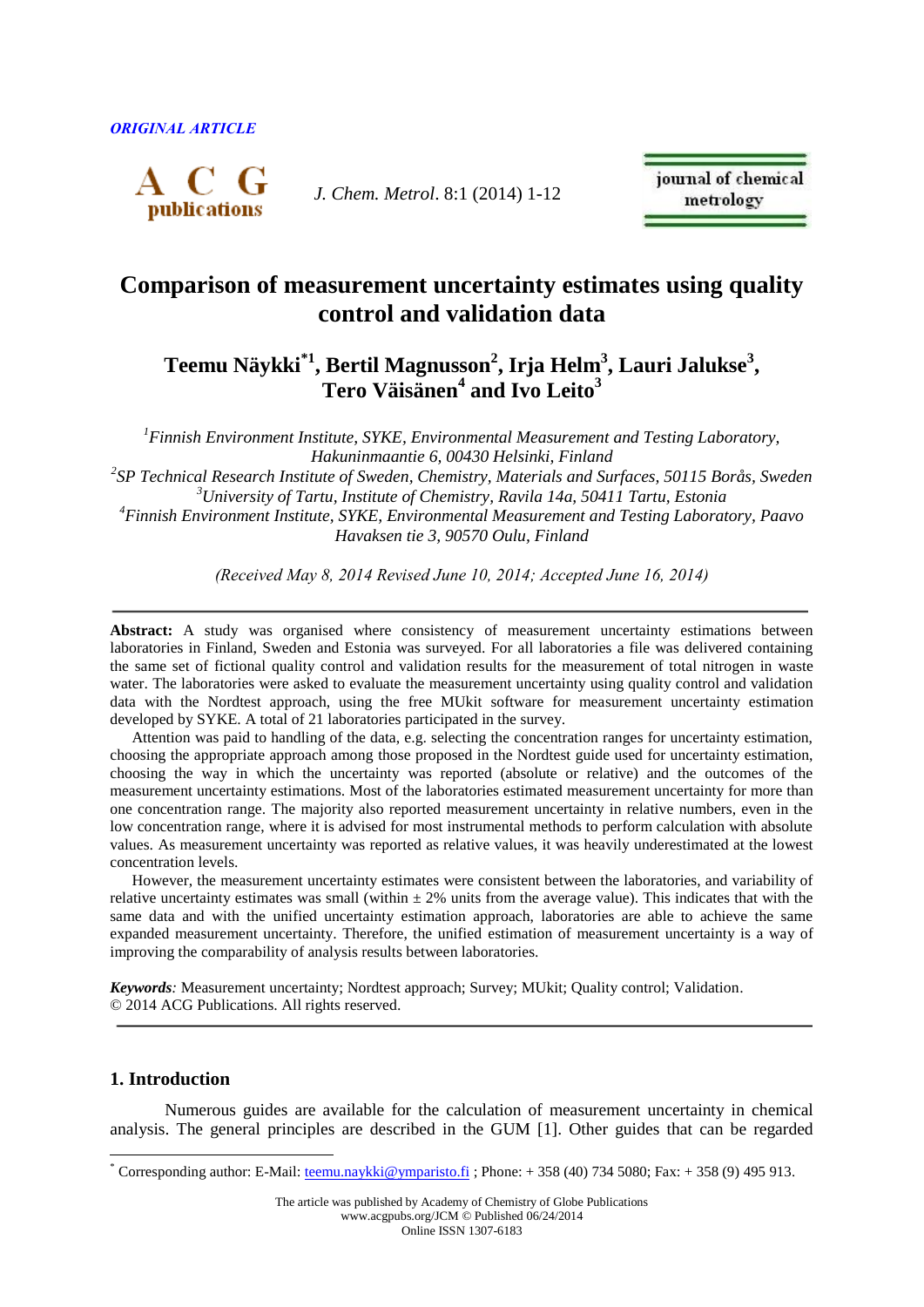relevant include the Eurachem/CITAC QUAM guide [2], Eurolab [3] and Nordtest [4] Technical Reports and the ISO Standard 11352 [5]. However, many laboratories feel that uncertainty estimation is a laborious and intellectually challenging task to perform. For routine methods that have already been in use for a long time in the laboratory, the experimental approaches [4, 5] for estimating measurement uncertainty can be applied. Software for uncertainty estimates based on quality control and validation data following the Nordtest approach is freely available in Excel® format from the University of Stuttgart [6] and as a separate program, MUkit, from SYKE [7]. Both software packages work with uncertainty calculations in either relative or absolute units.

As previously discovered in the study of Finnish proficiency test (PT) participants [8], laboratories reported very different measurement uncertainties for the same measurement. Many reported low expanded measurement uncertainties  $(k = 2)$  in the measurement of inorganic analytes, some of them even lower than 5% in the optimal analyte concentration range, when a realistic expanded measurement uncertainty would have been  $10 - 20\%$  when looking at the laboratories' performance in PT. In addition, some laboratories reported their expanded measurement uncertainties being between 20 and 40% or even higher, some in the range of  $50 - 100\%$ , which can only be realistic estimates at the lower end of the measurement range. It was concluded that roughly half of the laboratories either over- or underestimated the measurement uncertainty [8], but underestimation was the most common. Underestimation of measurement uncertainty is in fact very common, and the component missing in the uncertainty calculations can be called "dark uncertainty" [9]

The Finnish Environment Institute SYKE, the Technical Research Institute of Sweden SP and the University of Tartu launched a study in 2013, in which consistency of the measurement uncertainty estimations in laboratories in Finland, Sweden and Estonia was surveyed. The aim of the study was to investigate the variation in uncertainty estimates when laboratories use the same set of data and the same computer software for uncertainty calculations. The data set contained hypothetical, but very realistic routine quality control and proficiency test results from testing laboratories. The laboratories were advised to use MUkit measurement uncertainty software for their uncertainty estimations.

MUkit is practical, user-friendly, open-source, freeware measurement uncertainty estimation software package [7, 8]. The calculations are based on results from validation and internal quality control. The software is mainly based on the Nordtest measurement uncertainty handbook [4] using the single laboratory approach, i.e. the calculations are based on data from only one laboratory. The Nordtest handbook [4] describes two main approaches for the estimation of combined standard uncertainty  $u_c$ . The first one includes estimation of  $u_c$  according to reproducibility standard deviation *s*<sup>R</sup> reported in a standard method from an inter-laboratory trial [10]. The other one, which the MUkit software is based on, is the estimation of 1) the uncertainty component from within-laboratory reproducibility  $u_{\text{Rw}}$  (also called intermediate precision), and 2) the uncertainty component due to possible method and laboratory bias  $u_{\rm b}$ .  $u_{\rm Rw}$  reflects the random error component covering method repeatability and day-to-day variation while  $u<sub>b</sub>$  describes the systematic effects of method and individual laboratory. Both of these uncertainty components can be conveniently estimated from quality control and validation data [11], for example, thus significantly reducing the need for performing dedicated experiments for estimating detailed uncertainty contributions and thereby simplifying the uncertainty estimation in routine laboratories [8].

The Nordtest approach, using quality control and validation data, describes several different ways of estimating  $u_{\text{Rw}}$  or  $u_{\text{b}}$  for each concentration levels (Scheme 1). For  $u_{\text{Rw}}$ , a laboratory can choose to use 1) the analysis results of "control sample covering whole analytical procedure" or 2) the analysis results of "control samples and routine sample replicates". For  $u<sub>b</sub>$ , a laboratory can choose whether to use 1) analysis results of one or more "Certified Reference Materials (CRM)", 2) the results of "proficiency tests PT" or 3) the results of "recovery tests" [4]. All these possible choices may result in different measurement uncertainty estimates calculated by the Nordtest approach.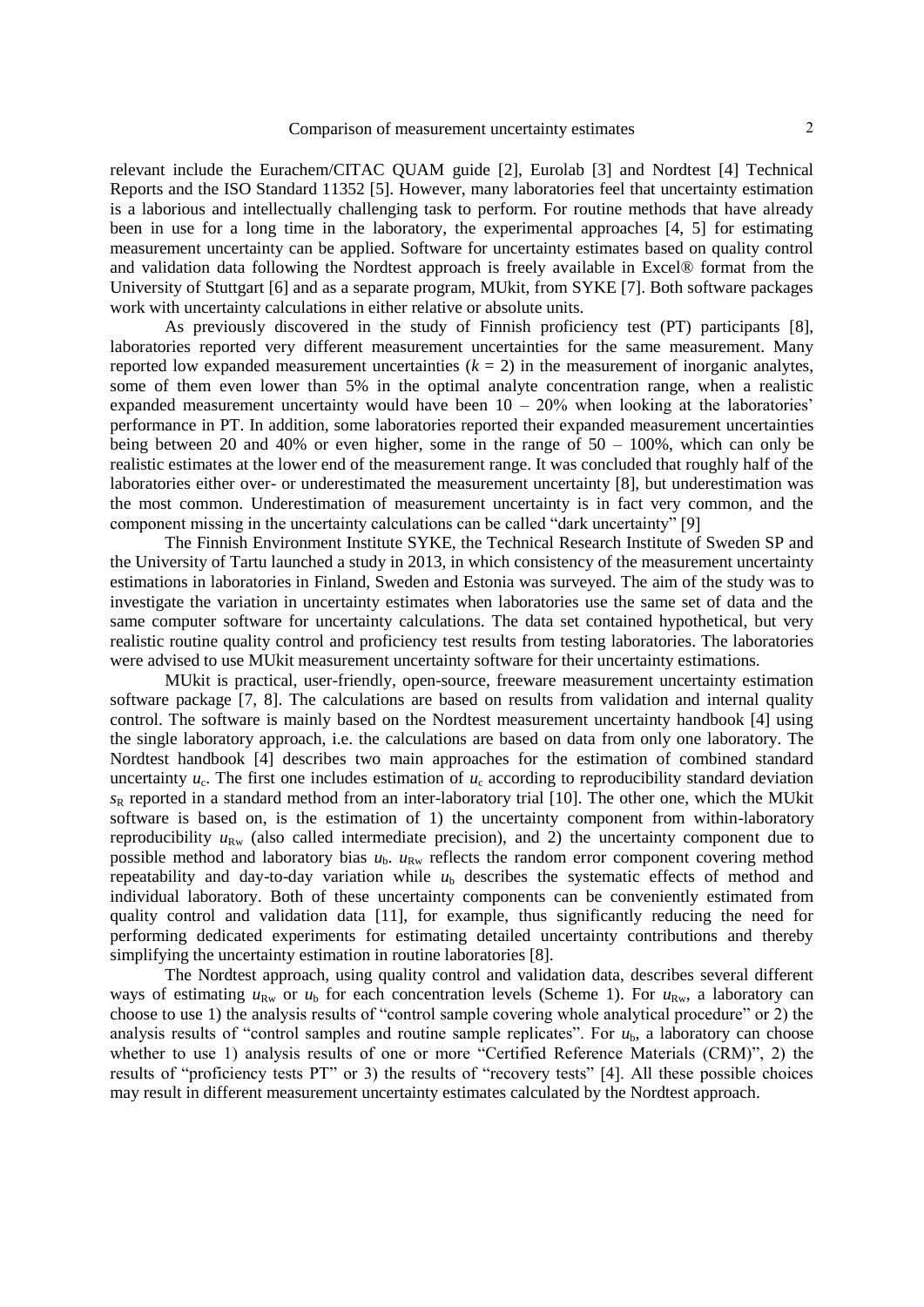

**Scheme 1.** Schematic approach for the estimation of measurement uncertainty for one concentration level. Scheme is reproduced from Figure 1 in ISO 11352 [5] courtesy of ISO, Geneva

#### **2. Participant questionnaire**

In connection with the measurement uncertainty comparison study, a questionnaire was sent to the 21 laboratories to identify the uncertainty estimation and other quality control procedures performed in laboratories. Sixteen laboratories responded to the questionnaire. Laboratories were both public routine (*n*=6) and public research (*n*=1) laboratories, private laboratories (*n*=5) and industrial laboratories (*n*=4).

The survey revealed that all of the laboratories, even industrial, estimate measurement uncertainties for their analysis results. This may be regarded as an excellent result. In a similar survey conducted in 2011, 9% of the respondents indicated that they do not perform uncertainty calculations [8]. At that time, the laboratories not calculating measurement uncertainties operated mainly in the industrial sector.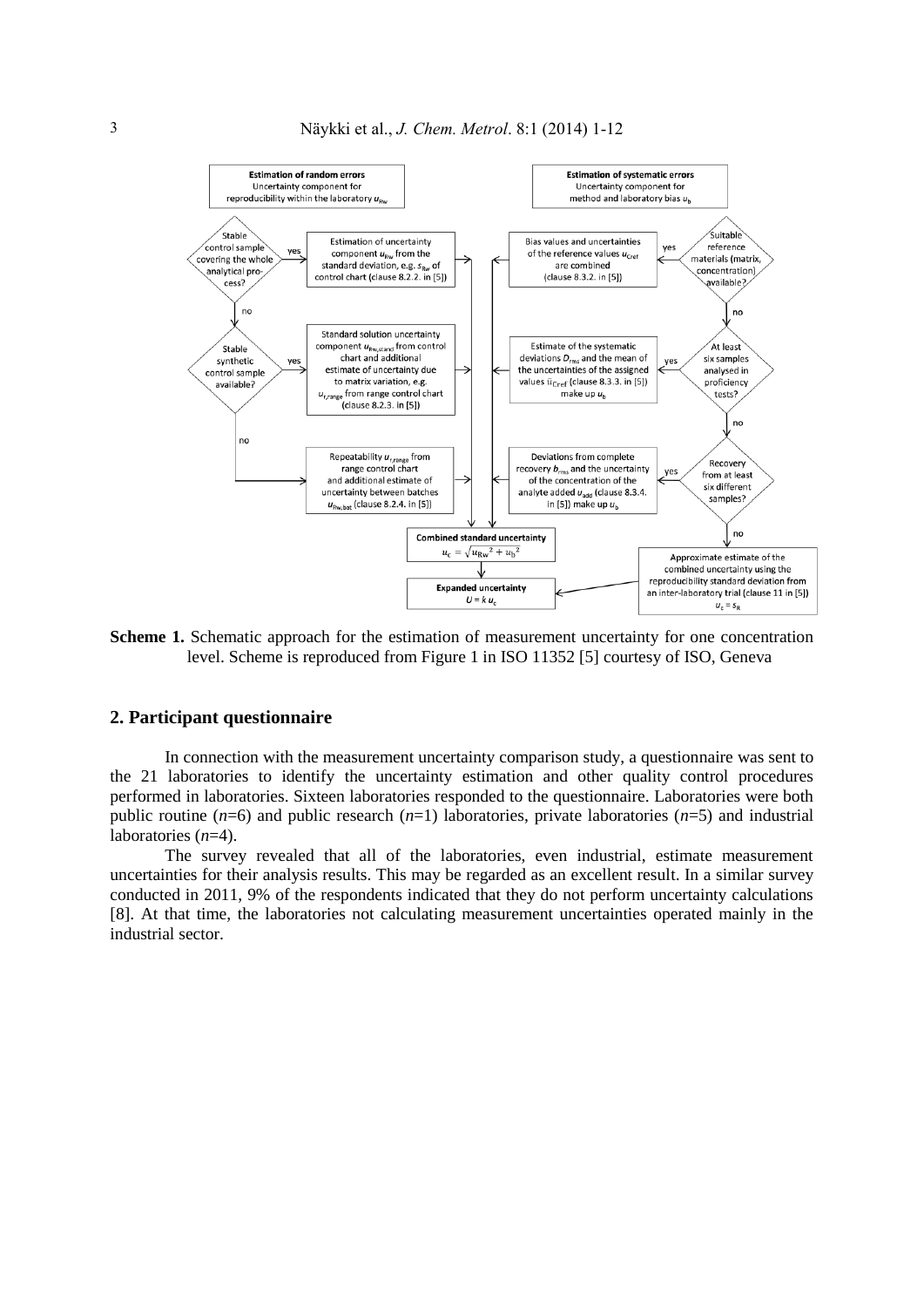Comparison of measurement uncertainty estimates 4





Similarly to the survey conducted in 2011 [8], private, public routine and public research laboratories report measurement uncertainty to their customers more often than industrial laboratories (Fig. 1). Many laboratories stated that their customers either do not want to know about measurement uncertainty, or that reporting leads to confusion.

Fourteen laboratories out of the 16 that responded based their measurement uncertainty calculations on the Nordtest TR 537 [4]. Other guides used most frequently were the Eurachem/CITAC QUAM guide [2] and guides from national institutes or universities (Fig. 2). Most laboratories (88%) reported that they routinely apply quality control charts as one component for measurement uncertainty estimation and 25% use MUkit software for the final calculation of measurement uncertainty.



**Figure 2.** The guidance used for measurement uncertainty estimations. Five laboratories reported that they used more than one guide

#### **3. A study to compare measurement uncertainty estimations**

A total of 21 laboratories participated in the survey at the beginning of 2014, with participating laboratories in Finland  $(n=16)$ , Estonia  $(n=3)$  and Sweden  $(n=2)$ . The scope of the study was to investigate the different measurement uncertainty estimations carried out by the laboratories.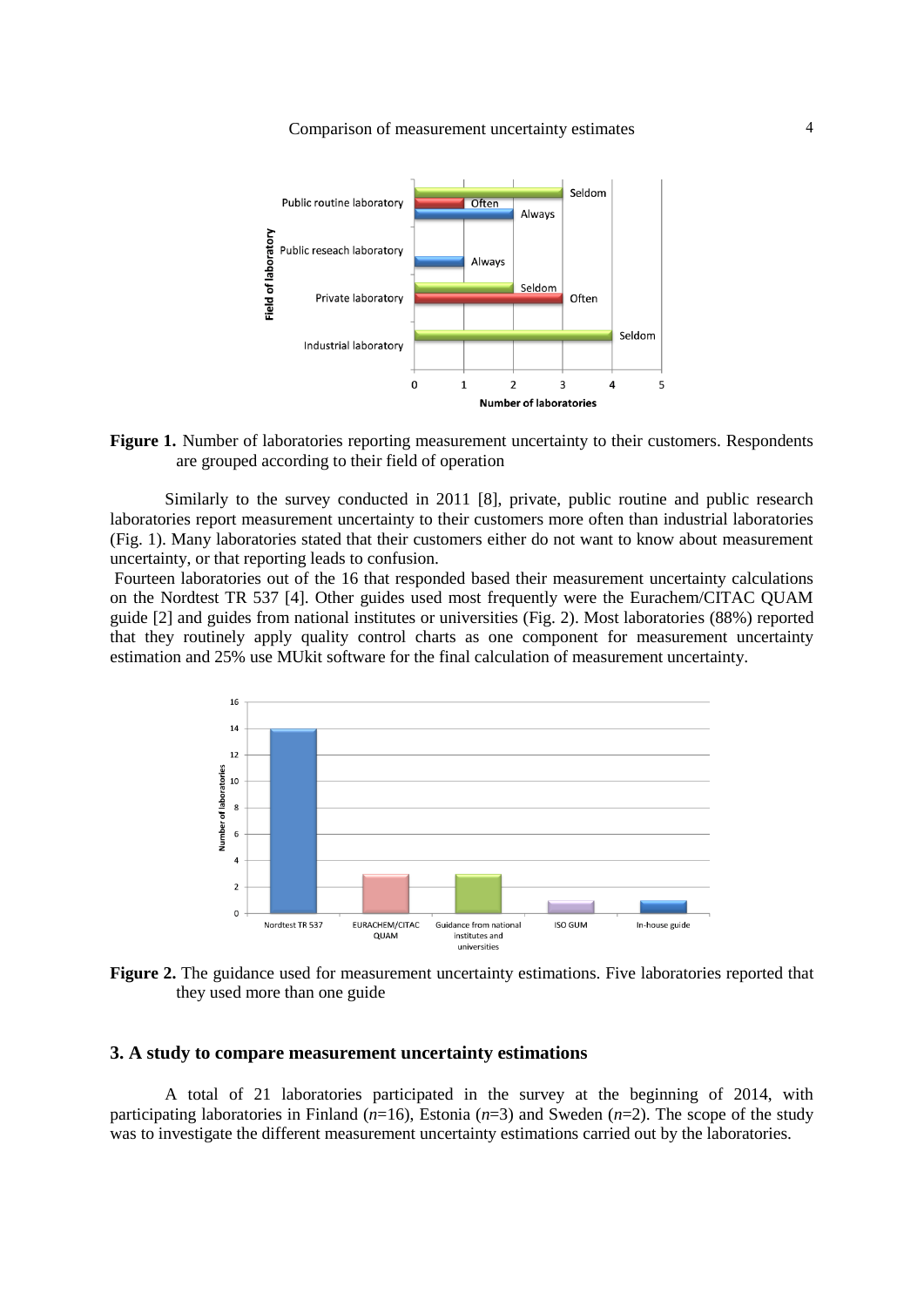| Analyte                   | Total nitrogen $(N_{\text{tot}})$                                |  |  |  |  |
|---------------------------|------------------------------------------------------------------|--|--|--|--|
| <b>Matrix</b>             | Waste water                                                      |  |  |  |  |
| <b>Analysis method</b>    | In-house method based on standard EN ISO 11905-1,                |  |  |  |  |
|                           | Determination of nitrogen - Part 1: Method using oxidative       |  |  |  |  |
|                           | digestion with peroxodisulfate                                   |  |  |  |  |
| <b>Analyser</b> used      | $Skalar SAM++$                                                   |  |  |  |  |
| Sample pre-               | Oxidation with peroxodisulfate in autoclave, $120^{\circ}$ C and |  |  |  |  |
| treatment                 | 30 minutes                                                       |  |  |  |  |
| <b>Range of detection</b> | up to 5 mg/ $L$                                                  |  |  |  |  |

**Table 1.** General information on the analysis method of total nitrogen in waste water

An Excel® file was sent to the participants which contained the set of fictional analysis results of the measurement of total nitrogen in waste water, and the laboratories were asked to calculate the measurement uncertainty using the MUkit software following the Nordtest approach. The data set contained general information on the fictional analysis method (Table 1), measurement results of waste water routine sample replicates at different concentration levels, results of control samples/certified reference materials (CRM), and results of proficiency tests (PT). A summary of the data delivered is described in Table 2. The Excel® file is available as Electronic Supplementary Material.

| Table 2. Summary of the quality control and PT results provided to the survey participants for total |  |  |  |  |  |
|------------------------------------------------------------------------------------------------------|--|--|--|--|--|
| nitrogen                                                                                             |  |  |  |  |  |

| Source of the data        | <b>Concentration</b> | <b>Number</b> | <b>Additional information</b>                         |  |  |
|---------------------------|----------------------|---------------|-------------------------------------------------------|--|--|
|                           | (mg/L)               | of results    |                                                       |  |  |
| <b>Replicates</b><br>from | $0.16 - 4.99$        | 115           | Number of duplicate pairs. See chart for $R-\%$       |  |  |
| routine samples           |                      |               | values in Fig. 5                                      |  |  |
| Control                   | 0.5                  | 75            | Confidence interval of the reference value $\pm$ 0.01 |  |  |
| sample/ $CRM_1$           |                      |               | $mg/L (k = 2)$                                        |  |  |
| Control                   | 2.5                  | 123           | Confidence interval of the reference value $\pm 0.04$ |  |  |
| sample/ $CRM2$            |                      |               | $mg/L (k = 2)$                                        |  |  |
| Control                   | 4.0                  | 75            | Confidence interval of the reference value $\pm$ 0.05 |  |  |
| sample/ $CRM_3$           |                      |               | $mg/L (k = 2)$                                        |  |  |
| <b>Proficiency tests</b>  | $0.28 - 4.20$        | 12            | PT results analysed over several years and from       |  |  |
|                           |                      |               | different waste water matrices. Assigned values,      |  |  |
|                           |                      |               | between laboratory standard deviation and the         |  |  |
|                           |                      |               | number of participants were also given                |  |  |

*3.1. Uncertainty estimation suggested by survey organiser based on the study data supplied to the participants*

The data set was divided into two ranges according to the behaviour of random variation as the function of total nitrogen concentration for replicate analysis (see Fig. 5). According to the visual examination of Figure 5, 1.0 mg/L was chosen for the limit concentration, so the low range covered concentrations of  $0.16 - 1.0$  mg/L and the high range concentrations of  $>1.0 - 5.0$  mg/L.

 $u_{\text{Rw}}$  was estimated by pooling standard deviations obtained from 1) routine sample replicates and 2) synthetic control samples in the low and high ranges. In this way, part of the repeatability component will be included twice, but usually it is small in comparison to the between-days variation [4]. Including routine sample replicate results for calculation, the laboratories incorporate random variation resulting from sample inhomogeneity, for example, due to particles in the test samples, which could be regarded as an important factor specifically in waste water analysis, where the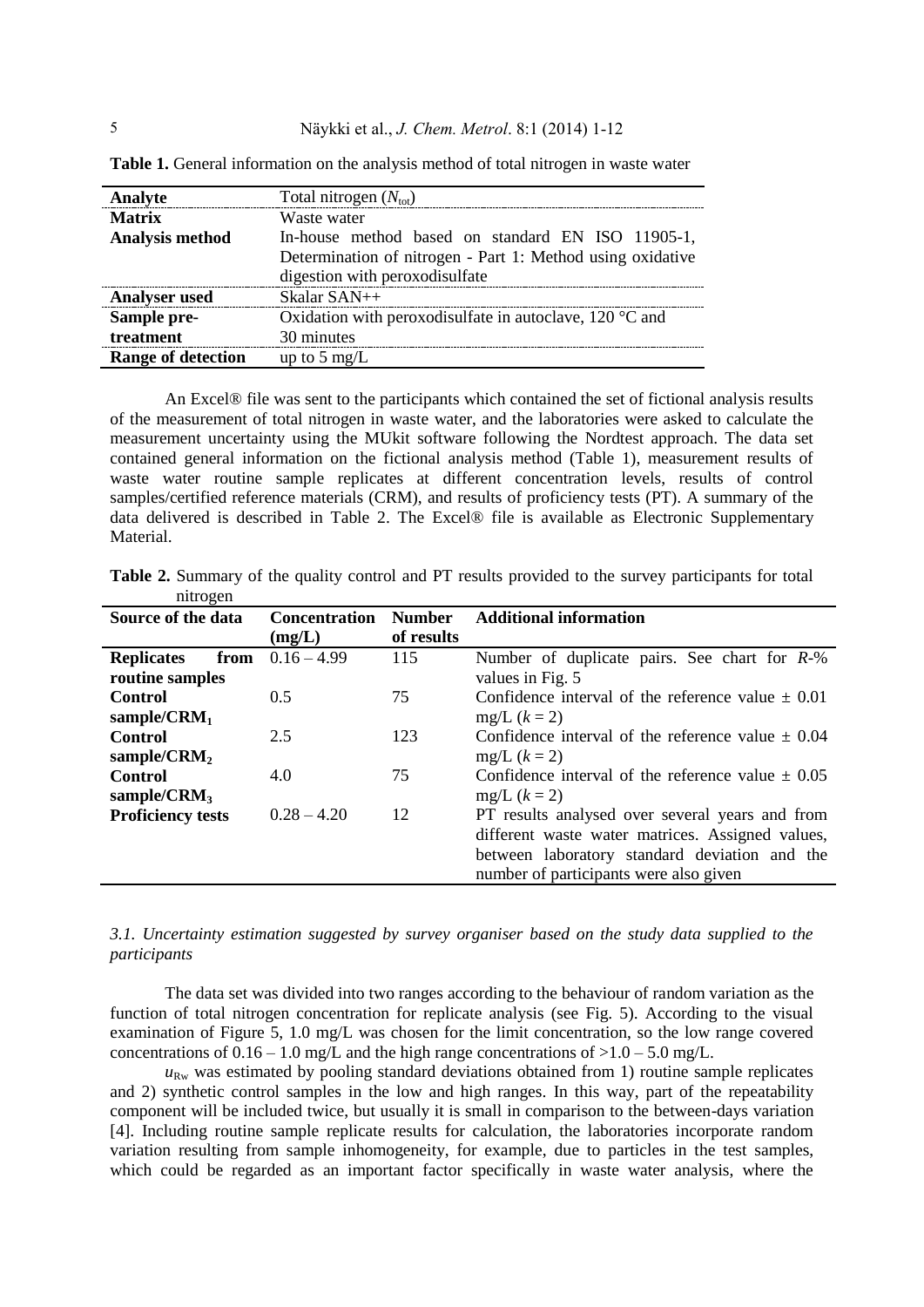particles contain nitrogen. When also including synthetic control sample results in the calculation of  $u_{\text{Rw}}$ , variation includes results from different days e.g. change of analyst and influence of changes in the instrument calibrations. These factors are not included in the variation of the routine sample replicate measurements.

 $u<sub>b</sub>$  was estimated using certified reference materials. In this study, PT results from the years 2007-2012 were also available, but as stated earlier PTs are inferior to CRMs for estimation of bias. If the PT results were collected over a time period of several years, and the CRM results available were analysed during the most recent year, the bias estimate based on CRM results should better reflect the laboratory's current performance. It should be also noted that uncertainty may be overestimated, if proficiency test results are used for bias estimates in the case where the random component "between laboratory standard deviation" is high and the number of participating laboratories is low. Then the uncertainty of the assigned value will become too high, leading to an overestimated bias component. In this study, bias estimate increased only slightly (0.03 mg/L higher at low range and 1.5% higher at high range) if PT results were used instead of CRMs.

Table 3 presents a summary of expanded measurement uncertainty estimation  $(k = 2)$  based on the authors' experience. The measurement uncertainty was 0.11 mg/L for a low concentration range  $(0.16 - 1.0 \text{ mg/L})$  and 14% for a high concentration range  $(>1.0 - 5.0 \text{ mg/L})$ .

**Table 3.** Summary of *one possible* set of MUkit uncertainty calculations for total nitrogen measurement in waste water proposed by the authors according to the Nordtest approach [4]. For the low concentration range, uncertainty is expressed as an absolute value (mg/L), and as a relative value for the high range (%). The expanded uncertainty value is reported with two significant figures and is rounded upwards.

| <b>Component of Uncertainty</b>                            | <b>Low Range</b>                | <b>High Range</b>     |
|------------------------------------------------------------|---------------------------------|-----------------------|
|                                                            | $(0.16 - 1.0$ mg/L)             | $(>1.0 - 5.0$ mg/L)   |
| <b>Within-laboratory Reproducibility</b>                   |                                 |                       |
| Standard deviation from<br>synthetic<br>control<br>samples | $0.035 \text{ mg/L}^{\text{a}}$ | $4.66\%$ <sup>b</sup> |
| Standard deviation from routine sample replicates          | $0.034$ mg/L                    | 4.49%                 |
| $u_{\rm Rw}$                                               | $0.049$ mg/L                    | 6.47%                 |
| <b>Bias</b>                                                |                                 |                       |
| bias $(b)$ from CRM analysis results                       | $0.015 \text{ mg/L}^{\text{a}}$ | $1.72\%$ <sup>c</sup> |
| $S_{\rm b}$                                                | $0.035$ mg/L                    |                       |
| $u_{\rm{cref}}$                                            | $0.005$ mg/L                    | 0.7%                  |
| $u_{\rm b}$                                                | $0.017$ mg/L                    | 1.87%                 |
| $u_{c}$                                                    | $0.052 \text{ mg/L}$            | 6.7%                  |
| $U (k = 2)$                                                | $0.11 \text{ mg/L}^d$           | $14\%$ <sup>d</sup>   |

<sup>a</sup> Control sample (CRM<sub>1</sub>) measurement results were applied.

 $b$  Control sample (CRM<sub>2</sub>) measurement results were applied, since the standard deviation of its results was higher than for CRM<sub>3</sub>. c Since two CRMs (CRM<sub>2</sub> and CRM<sub>3</sub>) were used for bias estimate, Root Mean Square of bias  $(RMS<sub>b</sub>)$  is calculated thus:

 $RMS_{\rm b} = \sqrt{\frac{\sum (b_i)^2}{M}}$ M (Eq. 1), where  $b_i$  is the bias estimate obtained from individual CRM<sub>i</sub> measurement results, *i*=2 and 3, *M* is the number of different CRMs used.

<sup>d</sup> The expanded uncertainty is rounded up.

*NOTE:* 

*s*<sup>b</sup> is the standard deviation of the CRM measurement results applied for bias estimate.

*u*<sub>cref</sub> is the standard uncertainty of the reference value of the CRM. In cases where several CRMs used, it is the average of individual *u*<sub>cref</sub> values

$$
u_{\rm b} = \sqrt{b^2 + \left(\frac{s_{\rm b}}{\sqrt{n}}\right)^2 + u_{\rm cref}^2}
$$

 $u<sub>b</sub>$  for the low range using one CRM:

(Eq. 2), where  $n$  is the number of CRM measurement results

 $u_{\rm b}$  for the high range using two CRMs:  $u_{\rm b} = \sqrt{RMS_{\rm b}^2 + u_{\rm cref}^2}$ (Eq. 3)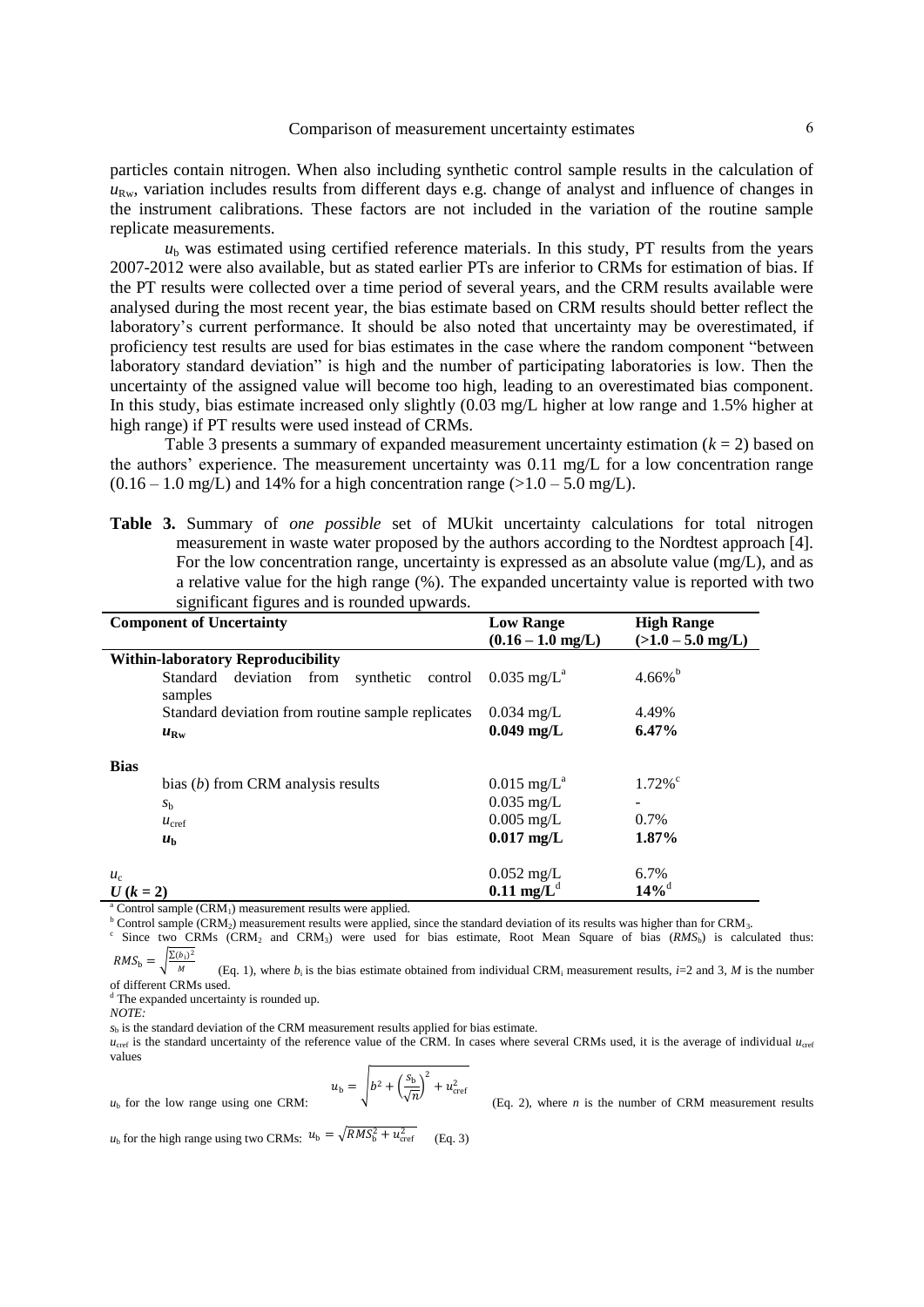Typically, the aim is to have "joint" sub-ranges, i.e. the same value of uncertainty on both sides of the limit concentration between the low and high ranges. Otherwise, the uncertainty function will undergo a break, as can be seen from the triangle and circular signs at a concentration of 1 mg/L in Figure 3. As a solution, it is advised to adjust the limit concentration from 1.0 mg/L to 0.8 mg/L, where relative uncertainty equals absolute uncertainty.



**Figure 3.** Setting up joint sub-ranges for the measurement uncertainty function. The limit value was adjusted from 1.0 mg/L to  $0.8$  mg/L

A more detailed uncertainty estimation report (MU\_Ntot.muk2) is available from the ENVICAL SYKE website [7]. The file can be viewed and modified by MUkit (Measurement Uncertainty kit) software version 1.9.5.0 or higher, which is also freely available from the ENVICAL SYKE website [7].

## **4. Results and discussion - Observations according to the study**

#### *4.1. Concentration ranges*

The measurement uncertainty will normally vary in concentration in terms of the instrumental methods used. In the lower concentration ranges the absolute measurement uncertainty is usually constant, while at higher concentrations the relative uncertainty is constant [2, 4, 12]. Therefore, it is advised to divide the measurable concentration range into parts, and use either fixed relative measurement uncertainty or absolute uncertainty. Nevertheless, six of the laboratories (29%) estimated measurement uncertainty for only one range. The other laboratories divided the measurement uncertainty estimation in two or three ranges (Fig. 4).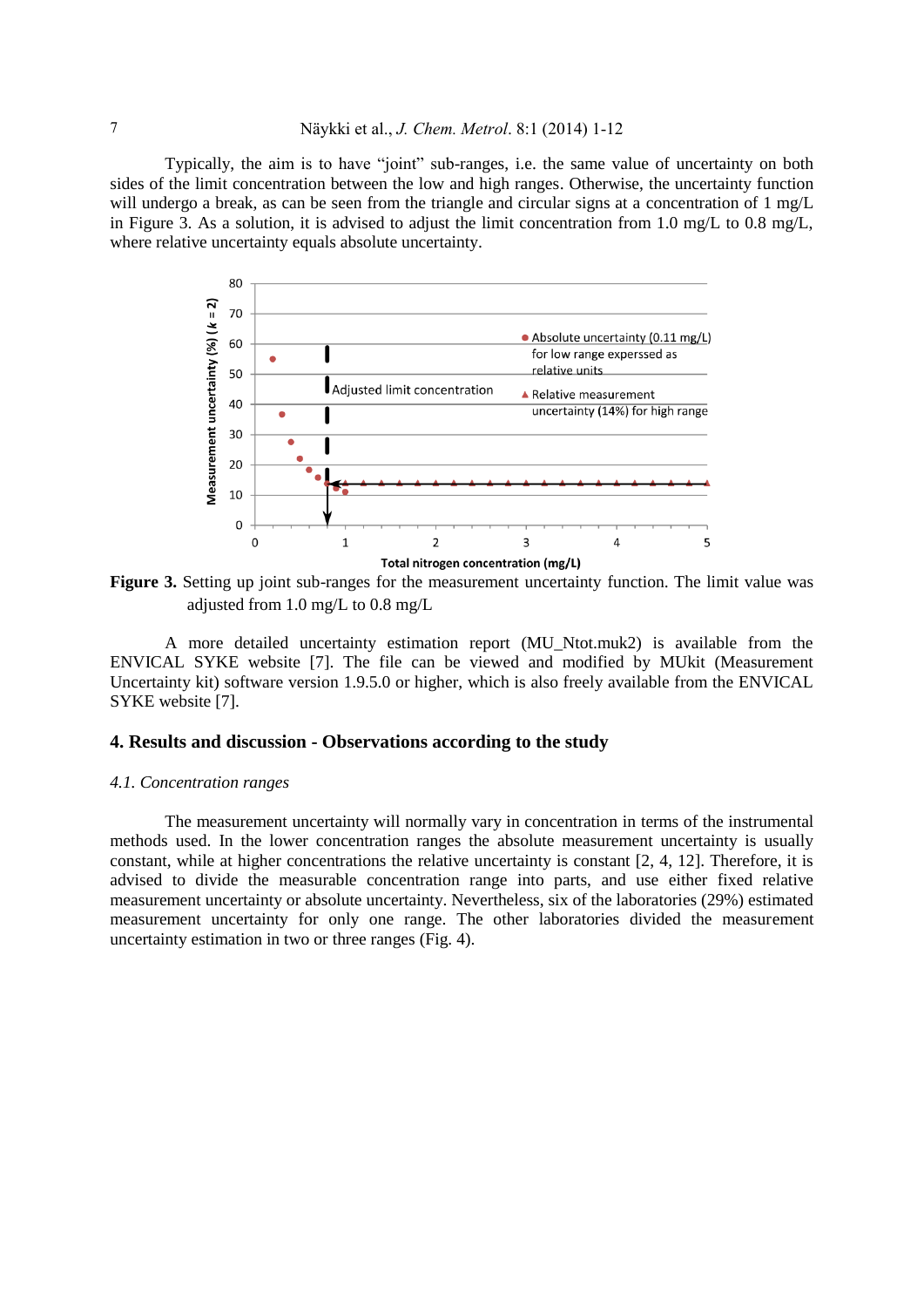

**Figure 4.** Laboratories' choices for the measurement uncertainty estimation as a function of total nitrogen concentration. ABS = uncertainty estimation in absolute value (mg/L). REL = uncertainty estimation in relative value (%). Number of ranges used for measurement uncertainty estimation at different laboratories. Industrial laboratories  $A - D$ ; private laboratories E – L; public research laboratories M – N; public routine laboratories  $O - U$ 

The analysis results in the given data set ranged from ca. 0.2 mg/L to 5.0 mg/L. Most of the laboratories indicated the low (or lowest) range to cover total nitrogen concentrations up to  $0.5 - 1.5$ mg/L. Typically, the decision for limit concentration between the low and high ranges was based on the visual study of behaviour of relative random variation using duplicate analysis as the function of total nitrogen concentration (Fig. 5). The concentration range was divided at the point where random variation started to increase or remained constant, respectively. An example of setting the limit concentration is shown with a dashed line in Fig. 5.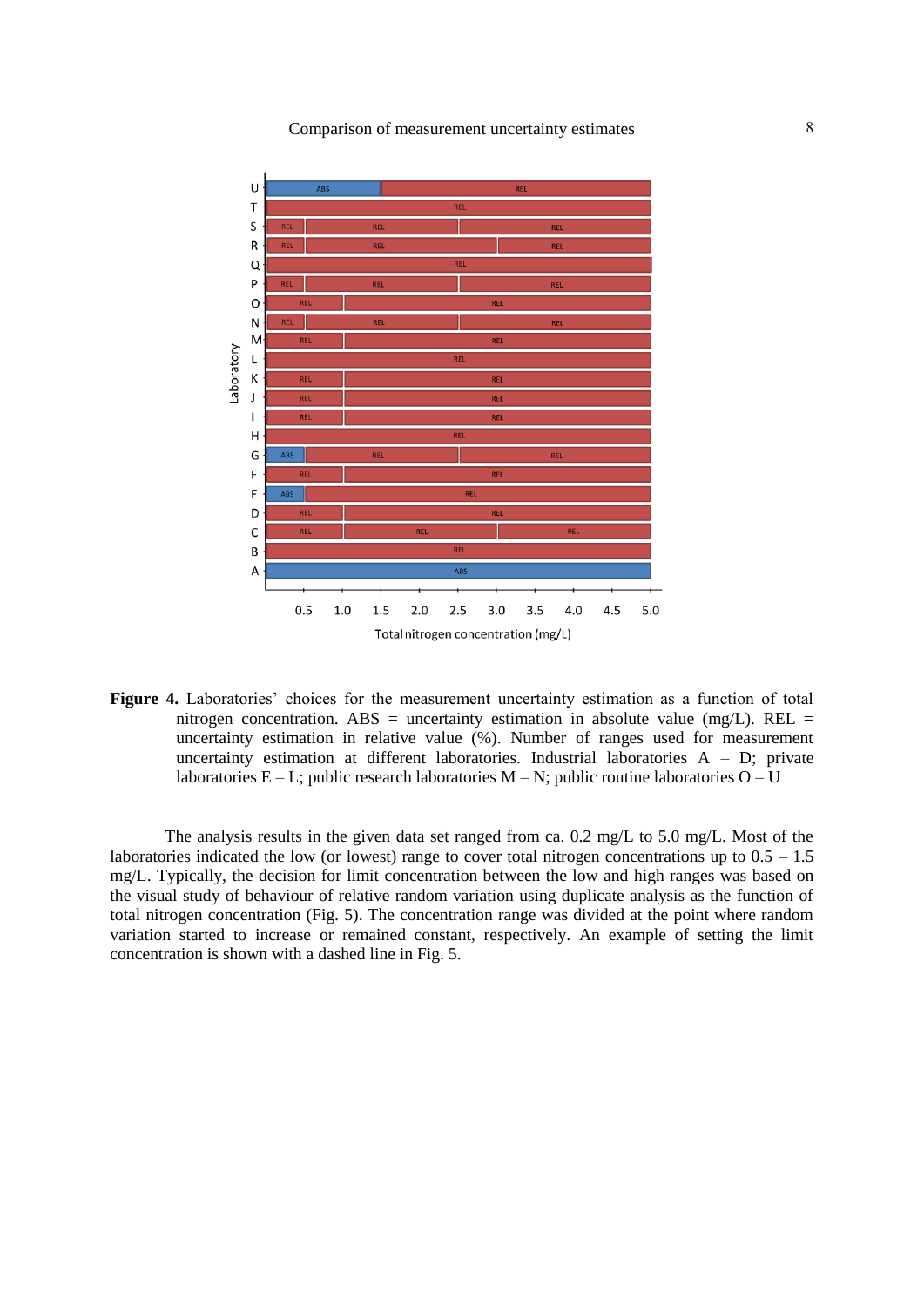

**Figure 5.** Study of relative difference (max-min) as a function of total nitrogen concentration. Each dot is calculated from the difference of routine sample duplicate results as a percentage of their mean value (*r*-% or *R*-% value [11]). The dashed line signifies the limit concentration between the low and high ranges.

According to Nordtest TR 537 [4], at low concentration levels, it is better to use an absolute uncertainty rather than a relative for most instrumental methods, as relative numbers tend to become extreme at very low concentrations. Though most of the laboratories studied how the random variation behaved as a function of concentration (Fig. 5), only four laboratories estimated measurement uncertainty as absolute values in the low concentration range. One of the laboratories estimated absolute uncertainty also for high concentration levels (Fig. 4).

#### *4.2. Approaches selected for the calculation of uRw*

According to Nordtest TR 537 [4] and ISO 11352 [5], within-laboratory reproducibility  $u_{\text{Rw}}$ can be calculated from the measurement results of a synthetic control sample, which has a similar matrix to routine samples, and the control sample covers the whole analytical process. When stable routine samples are not available, another option is to use a synthetic control sample together with routine sample replicate results for the calculation of  $u_{\text{Rw}}$  (Scheme 1).

Two laboratories (10%) calculated  $u_{\text{Rw}}$  using the approach "control sample covering the whole analytical procedure". The uncertainty may be underestimated if the laboratory calculates the  $u_{\text{Rw}}$ using only the results of control samples which have a less complex matrix than the routine samples, i.e. with lower levels (or absence) of interfering substances. In this case, the within-laboratory reproducibility may become too optimistic when the variation resulting from sample inhomogeneity, for example, is not included in the uncertainty budget [8].

#### *4.3. Approaches selected for calculation of u<sup>b</sup>*

According to Nordtest TR 537 [4] and ISO 11352 [5], in order to calculate the uncertainty component due to possible bias,  $u<sub>b</sub>$ , the laboratory can choose whether to use measurement results of one or more Certified Reference Materials (CRM), the results of PTs or the results of recovery tests. In this study, recovery test results were not distributed to the laboratories.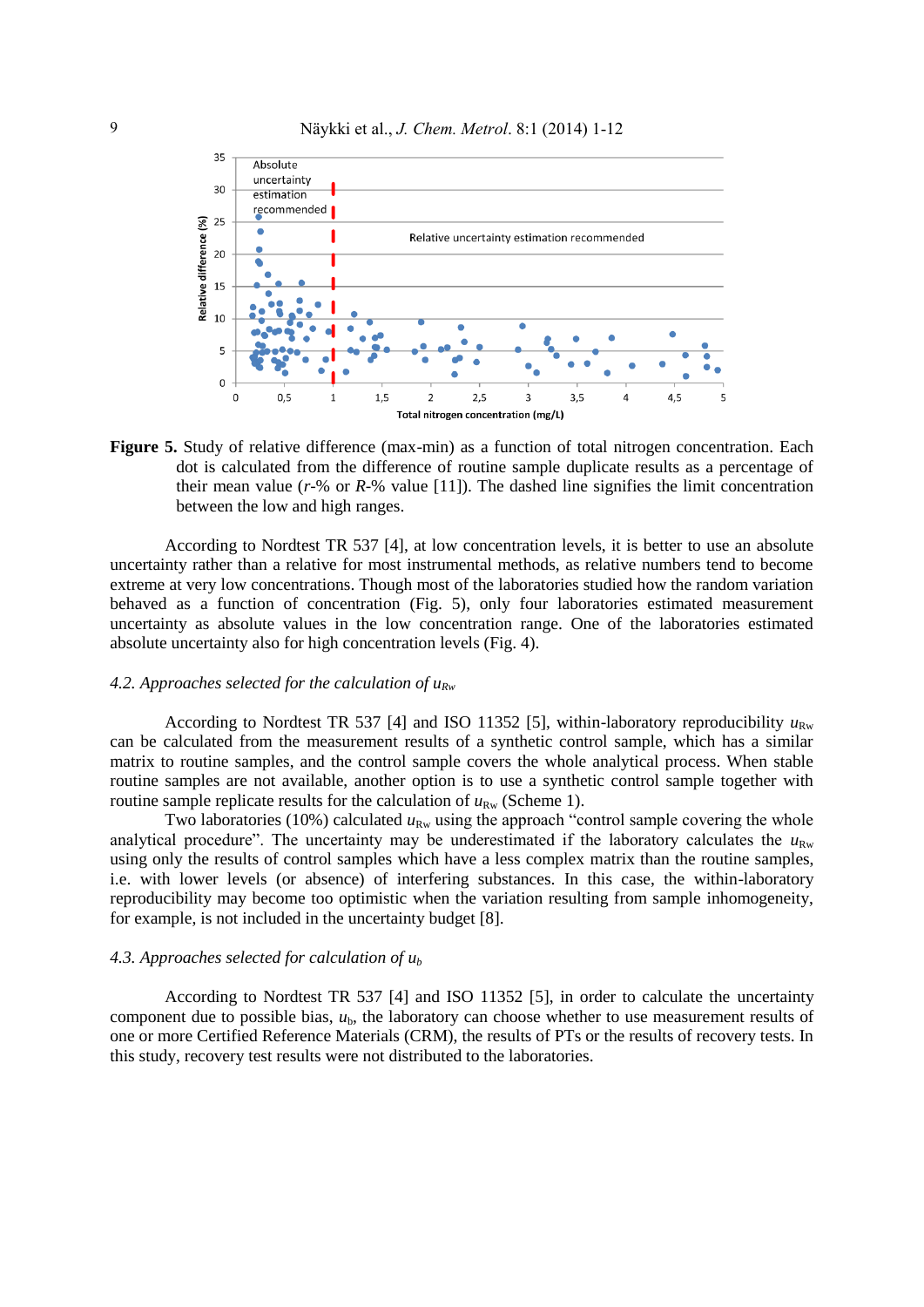Comparison of measurement uncertainty estimates 10



**Figure 6.** Approaches used by laboratories for the estimation of  $u_{\text{Rw}}$  and  $u_{\text{b}}$  for low and high concentration levels

Many of the respondents in the 2011 survey [8] used proficiency test results for calculating the  $u<sub>b</sub>$ . Interestingly, this was also true for the current study, where the majority of the laboratories selected using proficiency test results for bias estimates (Fig. 6), although it is clearly stated in the Nordtest guide that in most cases PTs are inferior to CRMs for this purpose. The reasons for this are twofold. Firstly, when using a CRM, the bias can be determined much more reliably, using several replicates over time, while PT results simply provide a difference. This difference includes not only the systematic component, but also the random component. Using PT results for estimating the bias component of uncertainty leads to overestimated uncertainties. This is a drawback of the Nordtest approach. However, when no CRMs similar to test samples are available, the usage of PT results is still better than not estimating uncertainty at all. In this case the CRMs are similar to the test samples, but with no particles. The variation due to particles in test samples can be estimated very effectively using duplicate determinations.

#### *4.4. Uncertainties estimated by laboratories*

As seen from Fig. 4, only a few laboratories reported the absolute value for measurement uncertainty at low concentration ranges. The average of the reported absolute expanded measurement uncertainties  $(k = 2)$  was 0.17 mg/L. Fig. 7 presents the relative expanded measurement uncertainty estimates  $(k = 2)$  of the laboratories that estimated measurement uncertainty for more than one concentration range. Most of the laboratories used MUkit software for the estimation of measurement uncertainty as requested. Few laboratories calculated statistics (e.g. standard deviation) by other means and inserted the calculated value to the MUkit software. Unfortunately there were calculation or typing errors, which dramatically affected the uncertainty estimations of these laboratories. These were treated as outliers and were not included in Fig. 7. All these errors would have been avoided if laboratories copied and pasted source data directly to the software.

The average of the expanded measurement uncertainty  $(k = 2)$  for the low range was 22.7%, and for the high range it was 13.4%. Most of the laboratories were well within  $\pm$  2% units from the average value in both ranges (Fig. 7). The average result of the survey participants for the high concentration range (13.4%) is the same as the uncertainty suggested by the survey organiser. For the low range, the measurement uncertainty was underestimated. As the relative uncertainty increases at lower concentrations, the estimated measurement uncertainty becomes an underestimate at the limit of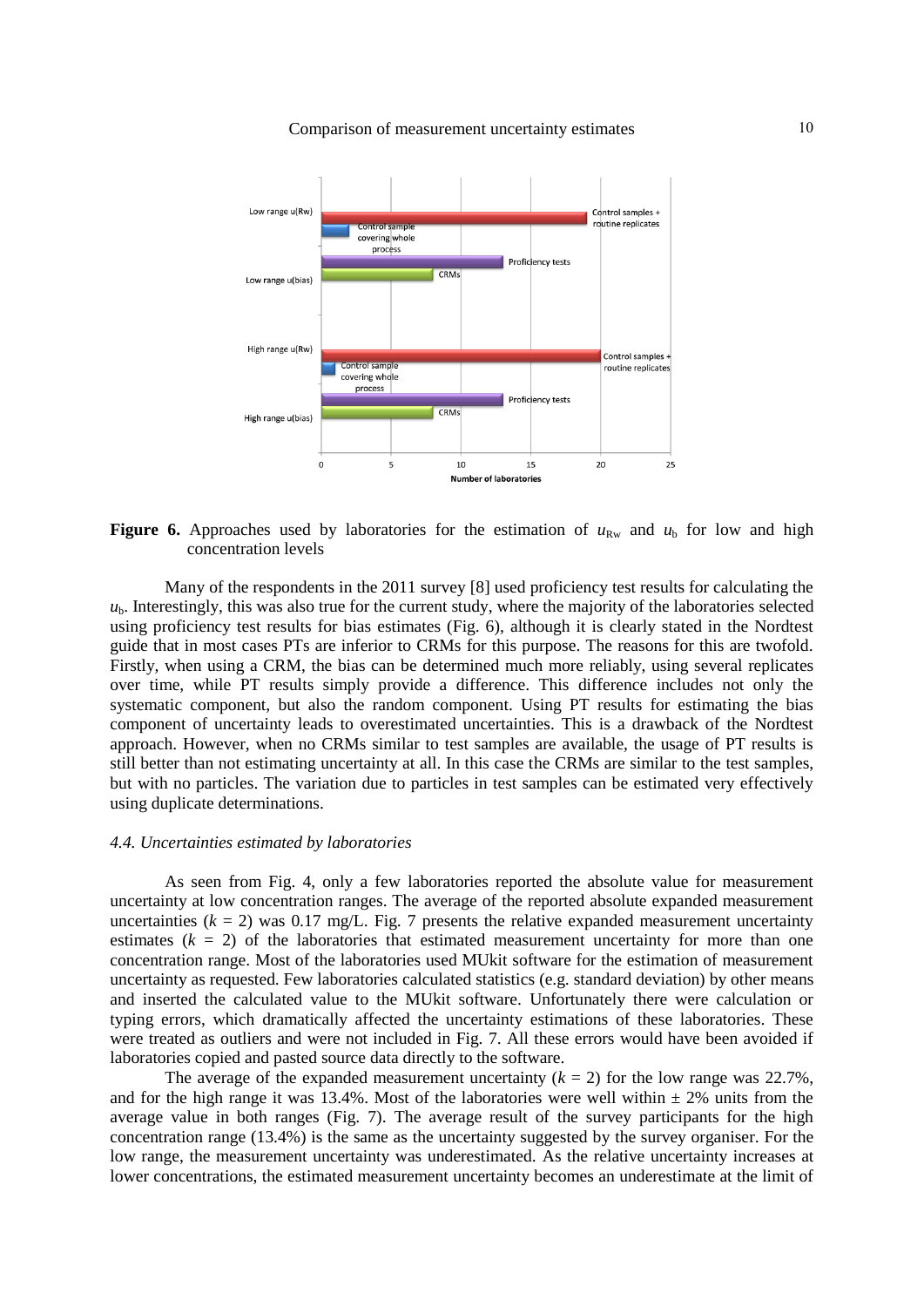quantification. For example, at a concentration of 0.5 mg/L, expanded measurement uncertainty of 22.7% equals 0.11 mg/L, which is in line with the uncertainty estimation previously suggested by the survey organiser. At a concentration level of 0.2 mg/L, the same relative expanded measurement would be only 0.05 mg/L as an absolute value, which is heavily underestimated.



**Figure 7.** Relative expanded measurement uncertainty estimates calculated by laboratories for fictional total nitrogen determination in waste water. The dashed line signifies the average of the low range uncertainty estimates. The thick line describes the average of the high range uncertainty estimates. For laboratory number 6, the symbols are overlapping.

However, the results indicate that the unified estimation of measurement uncertainty is a way of improving the comparability of measurement results between laboratories, when their uncertainty estimates are more comparable. At the same time measurement uncertainties estimated in different laboratories are improved when the number of under- and overestimations of measurement uncertainties is reduced. This will also lead to better usability of the measurement results for decisionmaking processes.

#### **5. Conclusions**

The unified estimation of measurement uncertainty is the way to improve the comparability of measurement results between laboratories. The problem seems to be that many laboratories estimate measurement uncertainty for only one concentration range. Further understanding is also needed for the way the concentration ranges are chosen and which approach is selected for uncertainty estimation. Additionally, very few laboratories seemed to understand that for concentration levels close to the limit of quantification, the absolute measurement uncertainty should be used. As the relative uncertainty increases at lower concentrations, the estimated measurement uncertainty becomes an underestimate at the limit of quantification.

#### **Acknowledgements**

This work was partially supported by Graduate School "Functional materials and technologies" at the University of Tartu, Estonia, having received funding from the European Social Fund under project 1.2.0401.09-0079. The authors also wish to acknowledge the registered association 'Maa- ja vesitekniikan tuki ry' for financial support.